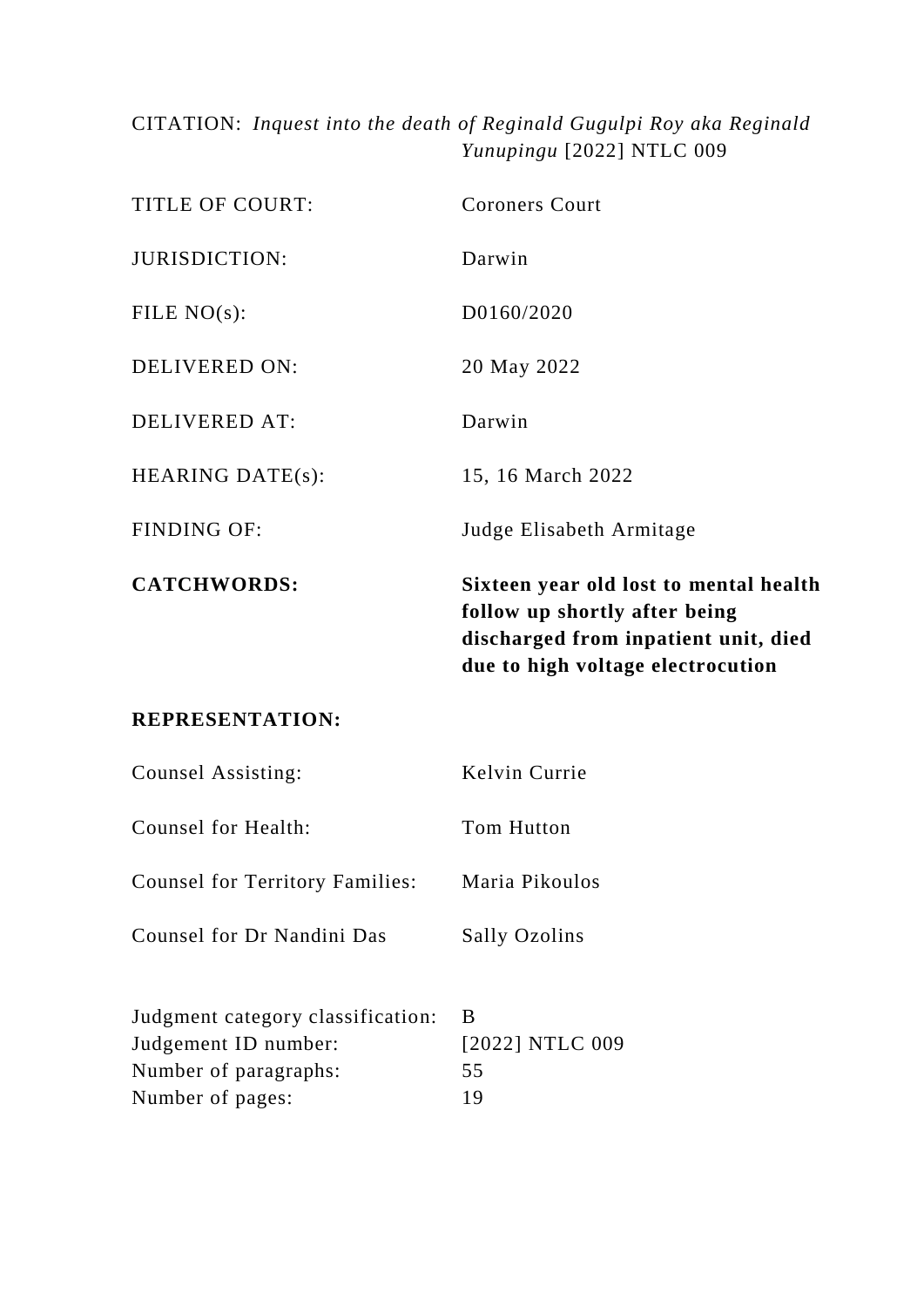### IN THE CORONERS COURT AT DARWIN IN THE NORTHERN TERRITORY OF AUSTRALIA

No. D0160/2020

In the matter of an Inquest into the death of

# **REGINALD GUGULPI ROY AKA REGINALD YUNUPINGU**

**ON: 15 October 2020 AT: MINYERRI**

### **FINDINGS**

Judge Elisabeth Armitage

#### **Introduction**

- 1. The deceased's mother indicated that the deceased should be referred to by his first name, Reginald or 'Reggie'. Reginald was born 12 September 2003 in Ngukurr to Roseanne Roy and Daniel Yunupingu. Both his parents attended the inquest. I thank them both for their participation and offer my sincere condolences for the loss of their son in traumatic circumstances.
- 2. Reginald mainly lived between Ngukurr Community and Jilkminggan Community, primarily with maternal aunts and uncles. He was known as a quiet child who was fun to be around. His father and his paternal aunts and grandmother lived in Darwin. In more recent years, his father was diagnosed with schizophrenia and lived in assisted accommodation. His mother lived in Katherine and had sporadic contact with Reginald.
- 3. Reginald went to primary schools in Ngukurr and Jilkminggan. Results of a 2013 school psychology report confirmed he had an intellectual impairment. He also suffered from mild conductive hearing loss. His school attendance rates declined from when he was 10 years of age. By the time he was 14 he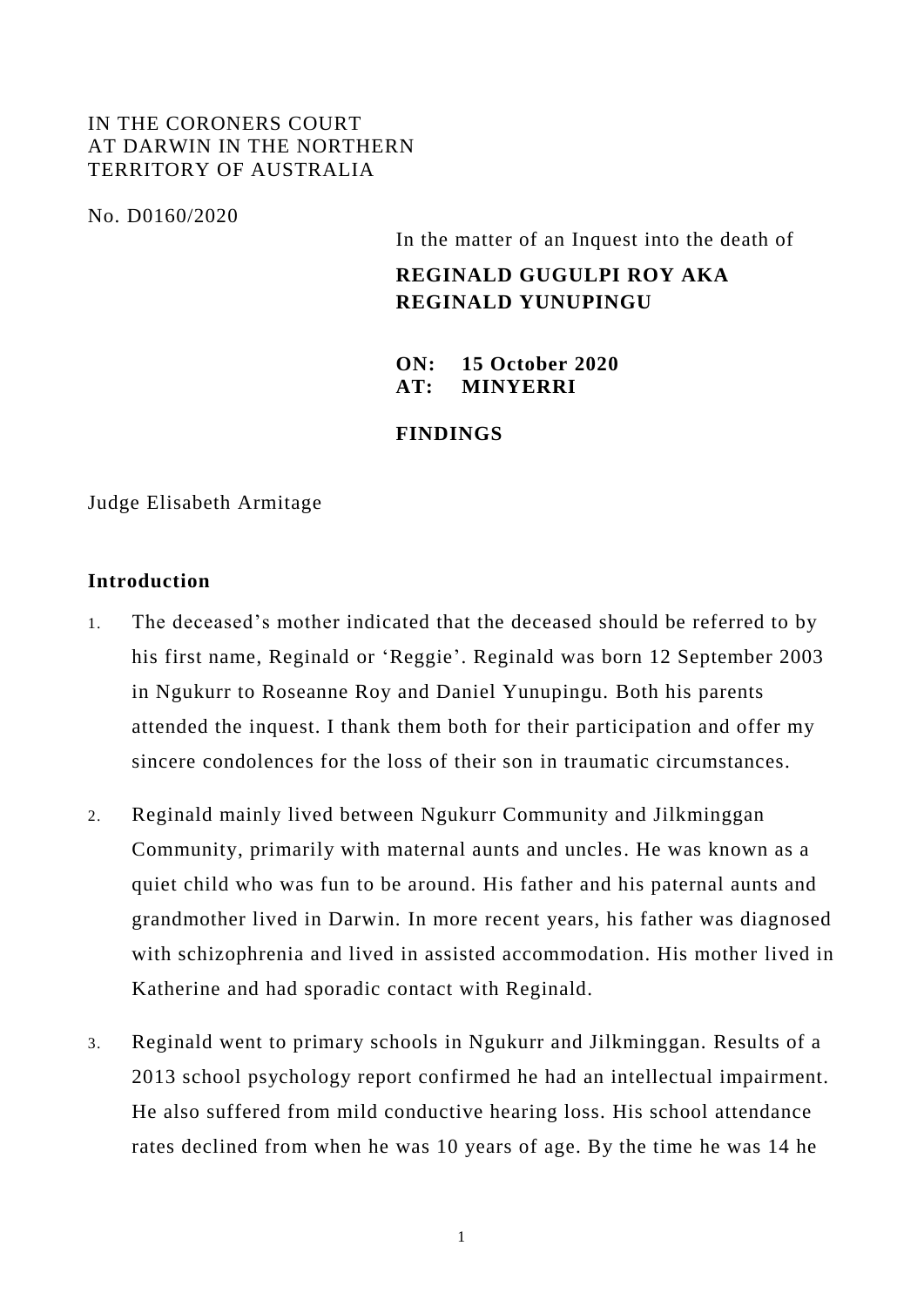attended school about 20% of the time. From 2018 onwards Reginald did not attend school.

- 4. Between 29 September 2009 and 6 April 2020 the Department of Children and Families and Territory Families received thirteen notifications concerning the wellbeing of Reginald. The notifications included concerns about him being exposed to and being the victim of domestic violence. The primary perpetrator was a partner of his mother, who spent time in custody in respect of some incidents of violence.
- 5. On 18 April 2017 there was an Application for Assessment sent to the Volatile Substance Abuse (VSA) team by the local Health Centre. It was alleged that Reginald was one of four youths caught petrol sniffing. No further reports of petrol sniffing were received and the application was closed on 10 August 2017 without the assessor seeing Reginald.
- 6. By Christmas 2018 Reginald's mother said that he was hearing "evil". On 4 July 2019 his uncle said he was found with a container of petrol. He was reported to be behaving strangely. The fuel was taken off him.<sup>1</sup> During the same year his family observed him to be experiencing visual and auditory hallucinations.
- 7. In early 2020 he and his younger sister were with family in Katherine for a funeral ceremony. He was acting bizarrely and aggressively and on 20 January 2020 his family took him and his sister to Katherine District Hospital. While waiting for an assessment at the hospital, he ran away. He was brought back with police assistance in an ambulance the next day. He was uncooperative, agitated and threatening and required significant doses of psychotropic medication to safely manage his behaviour. He was sent by Careflight to the Youth Inpatient Unit and admitted into the Youth Inpatient Program (YIP) at Royal Darwin Hospital.

<sup>1</sup> Sunrise Health records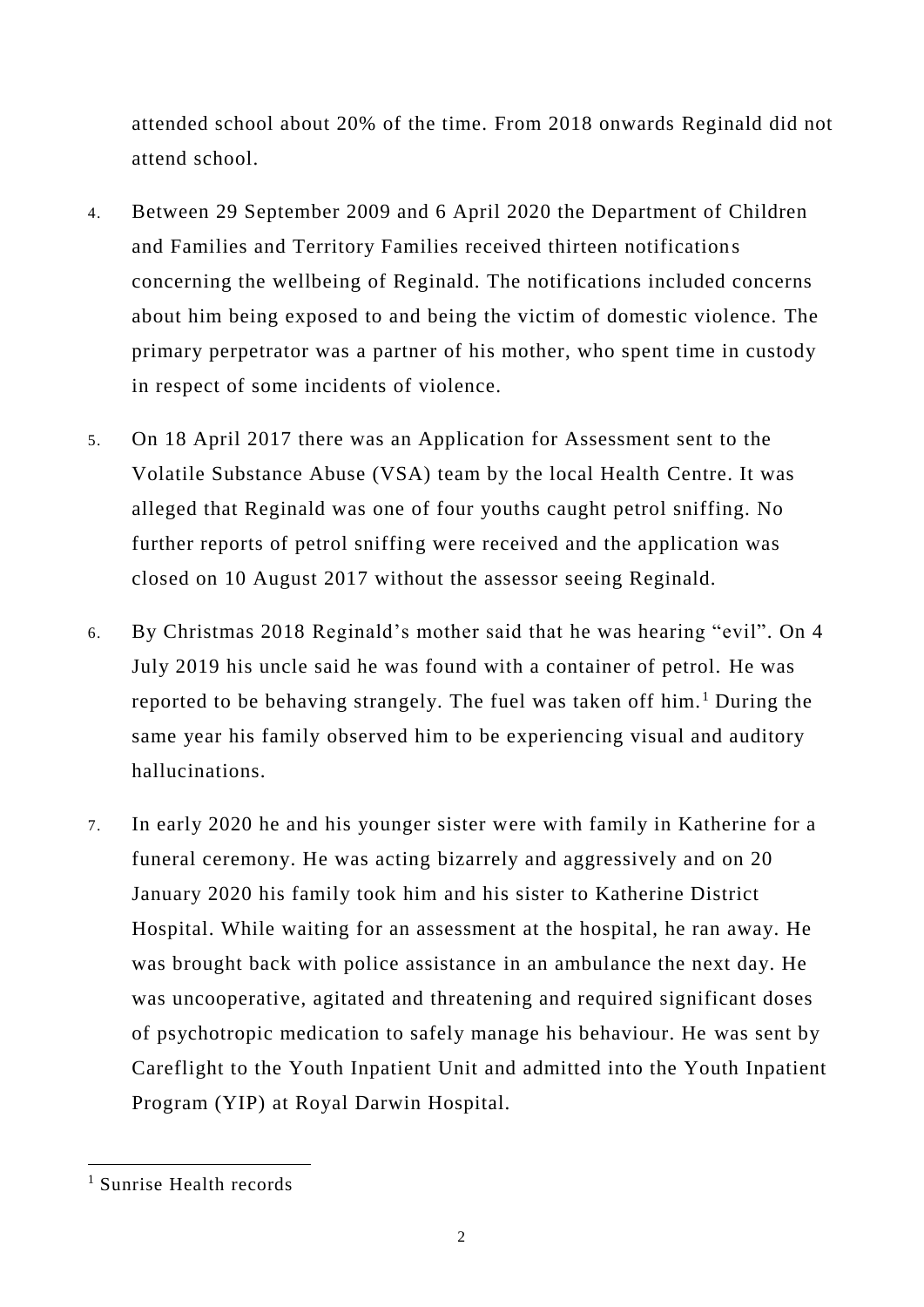- 8. He was assessed as being acutely psychotic and sectioned under section 39 of the *Mental Health and Related Services Act*. The diagnostic impression was of "first episode psychosis in context of cannabis and brain injury from chronic volatile substance use".<sup>2</sup> This psychosis was considered intense and complex. Within hours of arrival in YIP he became combative. He escaped the ward and was brought back by an Aboriginal Liaison Officer. Initially he had a one-on-one "security special" with him. He was noted to be aggressive toward staff and displaying odd and disorganised behaviours. He was experiencing auditory hallucinations with themes of the devil and a number of "clever men" with long hair who were following him. However, over the next two weeks he improved a little. On 3 February 2020 Reginald's inpatient status was changed to voluntary.
- 9. At a review meeting on 10 February 2020 his father said that after release Reginald would stay with family in Darwin. Planning commenced to identify a discharge residence and, because it was planned he would stay in Darwin, the clinicians organised for the Headspace Youth Early Psychosis Program (hYEPP) team to visit him in the inpatient unit in the expectation that they would support him as an outpatient when discharged.
- 10. His behaviour escalated again on 11 February 2020 after traditional healers visited. He ran away from his father and staff when being escorted for a scan. On 13 February 2020 he was once again sectioned (s39). His inpatient status changed back to voluntary on 17 March 2020.
- 11. In conversations with YIP staff Reginald admitted that he had been sniffing volatile substances before entering YIP and an application for an assessment to the Volatile Substance Abuse team was made. On 18 March 2020 he was assessed by the Volatile Substance Abuse team. During this assessment he said he had not used volatile substances since living in Jilkminggan in 2017.

<sup>&</sup>lt;sup>2</sup> Department of Health Form 13 Notification and Clinical Details Supporting Involuntary Admission dated 18/02/20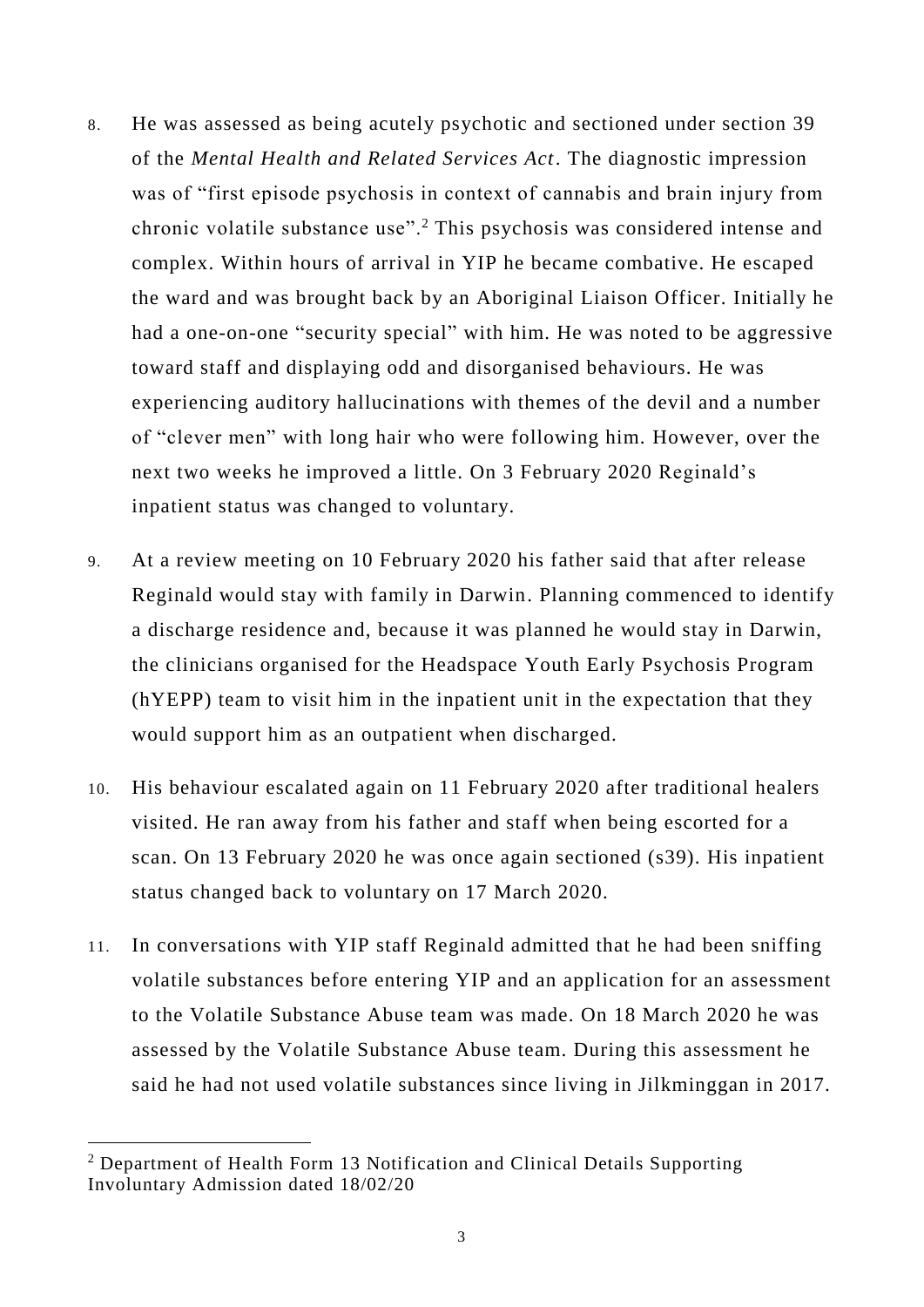That was unlikely to be true given his admission of use to YIP staff, his presentation at Katherine District Hospital and noting that petrol was taken off him in mid-2019. However, he was assessed as low risk while on the ward and there was no further involvement by the team.

- 12. While in YIP he attended school classes. He was said to be operating at "transition level", well below his chronological age. On 2 April 2020 the Community Allied Health Team commenced, but were unable to complete, a developmental and functional assessment of Reginald. Additional components of the assessment were delayed because of COVID-19 and, although it was planned that the additional components would be completed after he left the hospital, COVID-19 prevented this from happening.<sup>3</sup> Based on the completed components of the assessment, it was identified that Reginald suffered from: severe receptive, expressive and pragmatic language difficulties; below average fine motor and visual motor skills; intellectual impairment and hearing loss. The completed components strongly indicated that Reginald had significant support needs, and likely met the diagnosis of Neurodevelopmental Disorder associated with Fetal Alcohol Spectrum Disorder (FASD). Substantial and detailed recommendations were made concerning his need for further assessments and therapeutic interventions including: paediatric and psychological review, ongoing mental health monitoring and input, referral to NDIS, speech pathology, occupational therapy, school reengagement and transition out-of-school supports. None of these recommendations were progressed.
- 13. On 12 March 2020 the family were referred to FACES (Family and Children's Enquiries and Support), a Territory Families telephone service that links families to relevant services.<sup>4</sup> However, there was no evidence of any successful engagement between FACES and Reginald's family.

-

<sup>&</sup>lt;sup>3</sup> Additional document 11; Email from Top End School of Flexible Learning to Registrar YIP dated 2 April 2020

<sup>4</sup> Affidavit of Wilton Wilton dated 8 March 2022, Annexure WW-3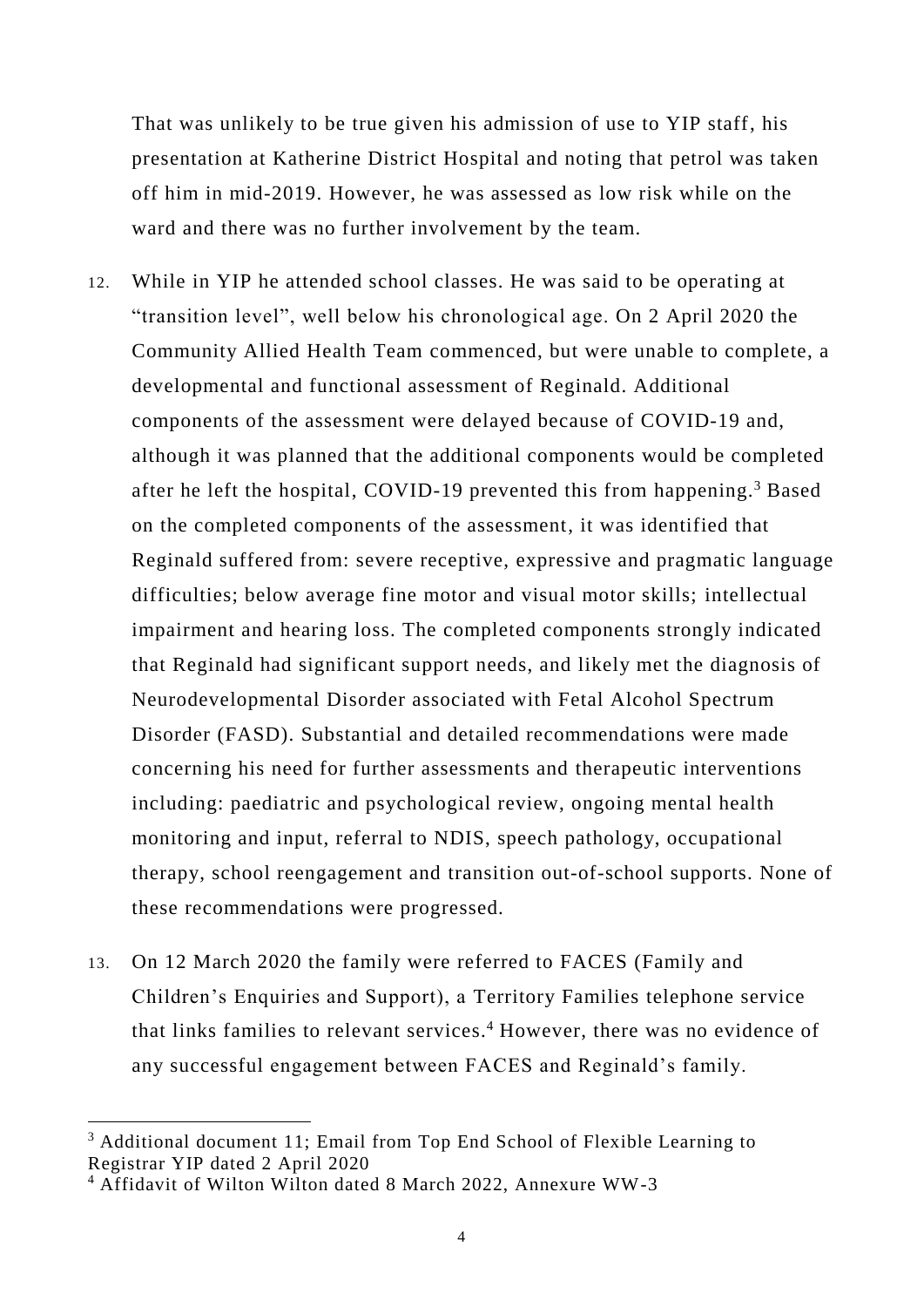- 14. Reginald and his sister were discharged from the Youth Inpatient Unit on 31 March 2020. At the time he was suffering only "low grade psychotic symptoms" and he was discharged with a diagnosis of "schizophrenia, polysubstance abuse – volatile substances and THC, and intellectual disability". It was identified that if he was not appropriately supervised, he was considered to have a moderate to chronic risk of misadventure and a moderate to high risk of substance abuse (cannabis and volatile substances).
- 15. Frequently, patients discharged from YIP are referred to the Child and Adolescent Mental Health Services (CAMHS) for on-going outpatient care. However, because Reginald had early psychosis and the plan was for him to remain in Darwin, he was referred to Headspace. In preparation for this discharge plan, Headspace practitioners had already been involved in his care while he was in YIP.
- 16. Both Reginald and his sister were discharged to the home of a paternal aunt. His aunt lived in a two bedroom unit with her mother (the children's paternal grandmother), her two year old daughter and another young male. While there had been discharge planning discussions with Reginald's paternal grandmother and father, and to a somewhat lesser extent with his mother, the aunt had not participated directly in those discussions. It was explained to the paternal grandmother and father that Reginald would require a high level of supervision and care which those family members agreed to provide. However, given the high levels of assistance Reginald received on the ward, it was recognised that the family may struggle with his care needs and it was identified that Reginald might require assisted accommodation. It was not optimal discharging Reginald and his sister into the home of an aunt who the clinicians had not met and to whom the complexities of his condition had not been explained.<sup>5</sup>

 $<sup>5</sup>$  Evidence of Dr Das transcript p 21</sup>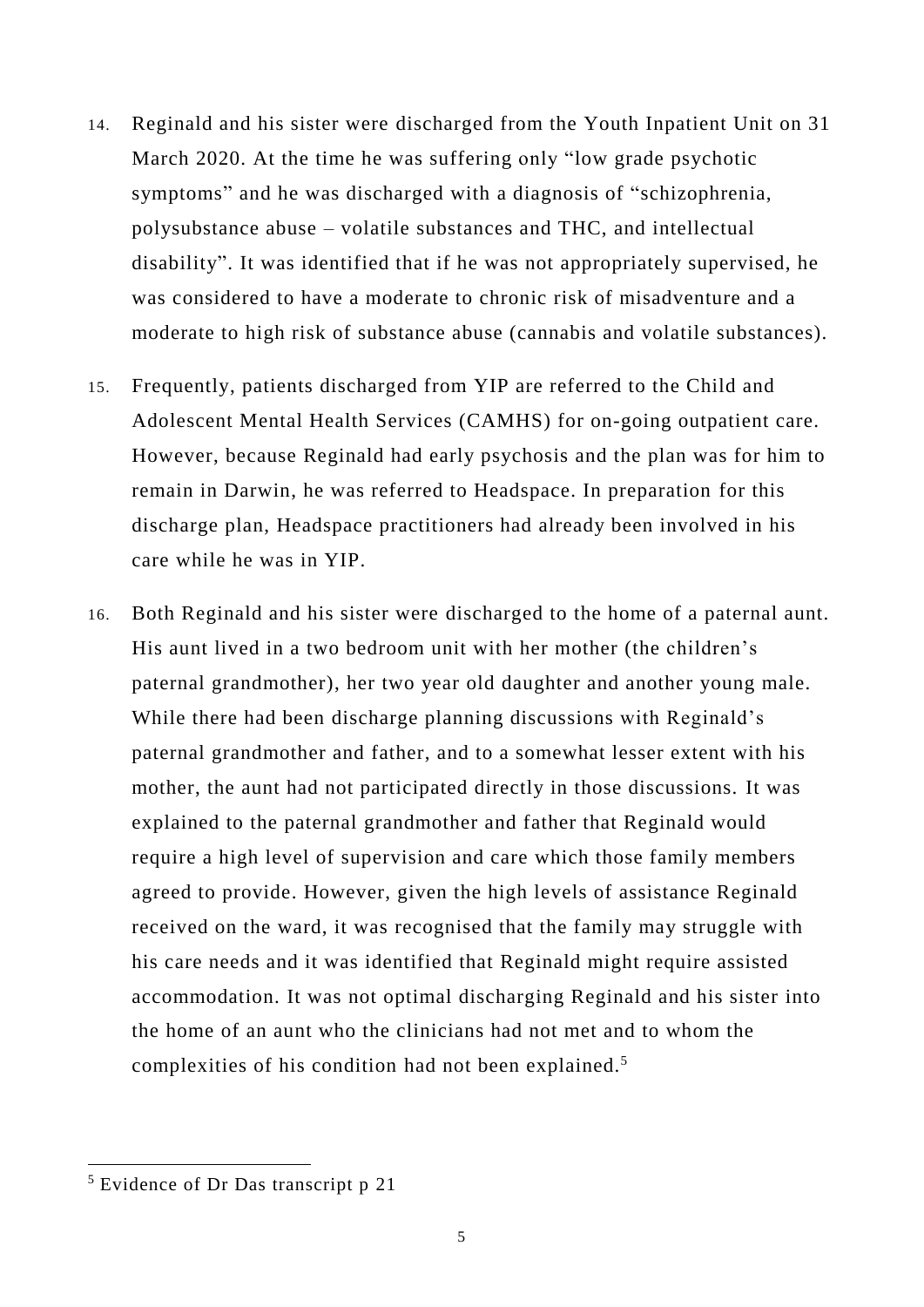- 17. On the date of discharge Reginald was said to be "bright and cheerful, calm and cooperative". He agreed to comply with monthly depot injections (Aripiprazole 400mg). He was dropped off at the aunts house with his father and sister.
- 18. The next evening (1 April 2020 at 8.30pm) the aunt, to whose home he was discharged, called the Mental Health Line because she was concerned about his behaviour. She said that Reginald had paced the house all night and "disappeared" that morning and had not returned. She was worried about his mental health and non-compliance with COVID-19 restrictions. She was told that on his return she could either call the police who could take him to the emergency department or she could call back to receive advice regarding his mental health.
- 19. On 3 April 2020 at 12.06pm the aunt rang the YIP Social Worker. She said that Reginald disappears for hours and she was unsure if he was using substances. She said he was not sleeping or eating. She requested a home visit. She was again told that if she thought his mental health was deteriorating she should contact the Mental Health Line and if she had safety concerns she should contact the police. On this day police attended Knuckey Camp. They spoke to Reginald who was with another aunt and they described him as quiet, placid and compliant.<sup>6</sup>
- 20. The aunt called the Mental Health Line the next day, 4 April 2020 at 4.45pm. She said Reginald was walking in and out of the house day and night and leaving the door wide open, he was not listening to her, not sleeping or eating and was talking to himself. She was not happy, he was sent to her without her permission and she did not want Reginald staying with her. She said she had concerns for herself and her baby. She was again

<sup>6</sup> NT Police Summary case 9263992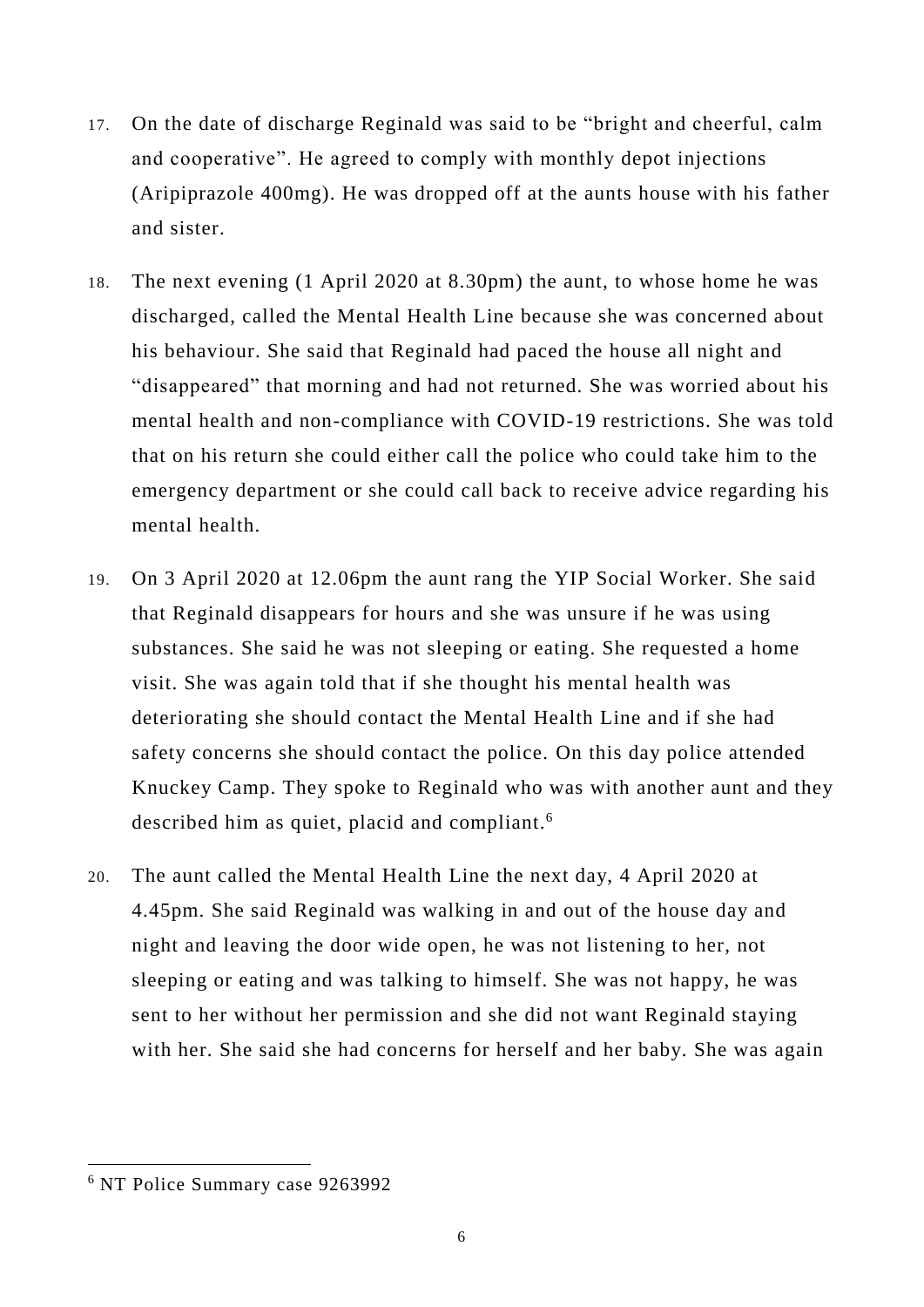told that if she had safety concerns she should call the police and to call the Mental Health Line when he returned so that a clinician could talk to him.

- 21. The aunt called the Social Worker the next day, 5 April 2020. She said that Reginald and his sister had been discharged to her house without consultation and that she could not look after them in her two bedroom unit with her baby and her mother (Reginald's paternal grandmother) on dialysis. She wanted to know why they could not be sent back to community. She sounded distressed. The Social Worker said he would need to call her back with a possible plan. The aunt was advised to ring emergency services if necessary but the aunt said she was not confident police would assist if she called as she had experienced being "dismissed" by police in the past.
- 22. On 6 April 2020 The Mental Health Access Team (MHAT) met and discussed Reginald and his sister. They planned to contact the aunt to arrange an urgent medical review, however the MHAT were subsequently informed that Reginald was in the care of Headspace and the MHAT "should not interfere". 7 Later the same day, at 12.40pm, Headspace spoke to the aunt. The aunt seemed confused as to who Reginald's carer was and said that he could not stay with her but that she would support him to get to Headspace for his appointment on 8 April 2020.
- 23. Another aunt called the YIP Social Worker on 6 April 2020 at 3.14pm. She requested a referral to Territory Families for supported accommodation "as no one in the family was in a position to adequately look after him in Darwin". The Social Worker contacted the aunt where Reginald was living. The aunt said that although she had initially agreed for the children to come, Reginald's behaviour was a concern and she would like the children sent back to community.

 $7$  Affidavit of Mr Luke Butcher dated 8 March 2022 at [180]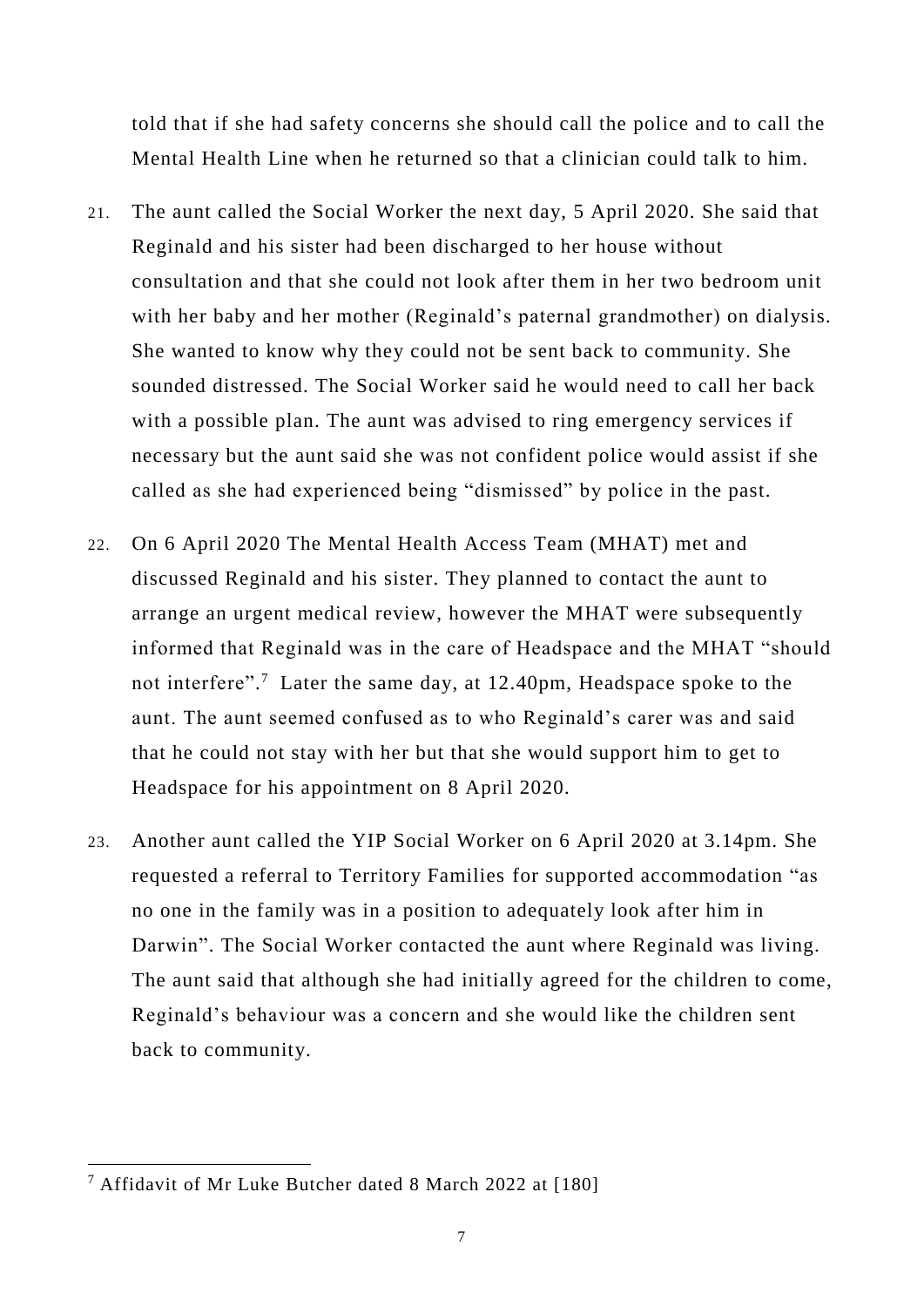- 24. The Social Worker then rang Territory Families. Territory Families notes of the conversation include the following statements:
	- Reginald is still mentally unwell.
	- There is no one able to supervise or care for him in Darwin.
	- His father has his own mental health issues and stays in a shelter so cannot assist.
	- (His mother) has not been his …main carer for years.
	- There are no safe persons in Darwin capable of caring for the children.
	- The children are very vulnerable at this time as they are not obeying the requests from their aunts.
	- Aunty has no control over him and he is very vulnerable.
	- Aunty was going to speak with Larrakia Nations to support financially in getting the children back to Ngukurr community.
	- Nil stable carer is available in Darwin for either child.
- 25. The notification was referred to the Territory Families assessment team. Their assessment concluded, "Although the notifier has identified some concerns regarding the care and wellbeing of the children, there is still insufficient information to suggest that the children have been neglected or placed at risk of neglect due to no care(r) being willing or able to meet their needs. Due to the insufficient information received it is recommended that the intake remain screened out". It was further determined that, "There are no immediate safety concerns that have been identified that would warrant statutory intervention for Reginald". The referral was "screened out" because it did not meet the "definition of harm". However, the family were again referred to FACES.

8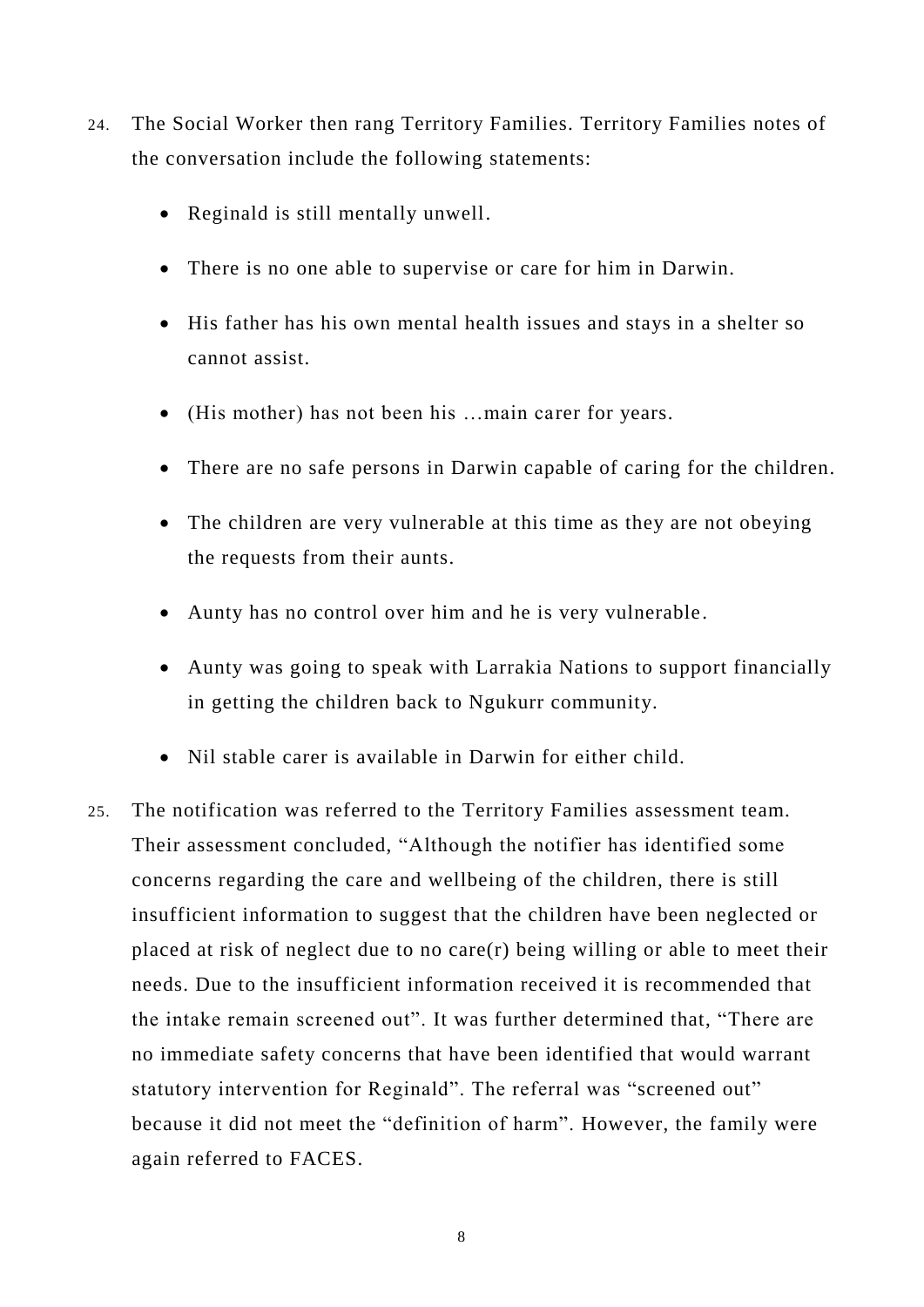- 26. That same afternoon (6 April 2020 at 4.36pm) Reginald's mother rang the Mental Health Line. She was concerned that Reginald's mental state was deteriorating. She said he walked around the house at night talking to himself and not sleeping. The call taker then spoke to his father who expressed similar concerns. The call taker then spoke to Reginald who said he was "fine" and handed the phone back to his mother.
- 27. The following day (7 April 2020 at 9.45am) Reginald's mother called Headspace. She said that he was continuing to have command hallucinations that told him to go for walks and to get a rope. She requested that he be reviewed that day. A review was organised with the psychiatrist at 2.00pm. The psychiatrist was of the opinion that his presentation was similar to what it had been at the date of discharge from YIP. Reginald told the psychiatrist that he wanted to get back to Ngukurr and that his father was arranging bus tickets.
- 28. On 9 April 2020 Reginald attended Headspace with his father and received his depot medication. It was noted that he was still suffering from low grade psychotic symptoms. His next depot was due on 9 May 2020 and his father had the script. There was discussion between the Headspace psychiatrist and the consultant at YIP about the consultant arranging further follow up for Reginald in Katherine.
- 29. That was the last time Reginald was seen by any health services in Darwin or elsewhere. On 14 April 2020 the Headspace nurse contacted the aunt with whom it was thought he was staying. The aunt said that his mother had taken Reginald and his sister "the other day" and that they were staying at Knuckey Lagoon. On 16 April 2020 Headspace advised the YIP that they would be closing their file. The YIP consultant replied that YIP would send the discharge summaries to the local clinic. Emails were sent although there was no record of those in the electronic health records.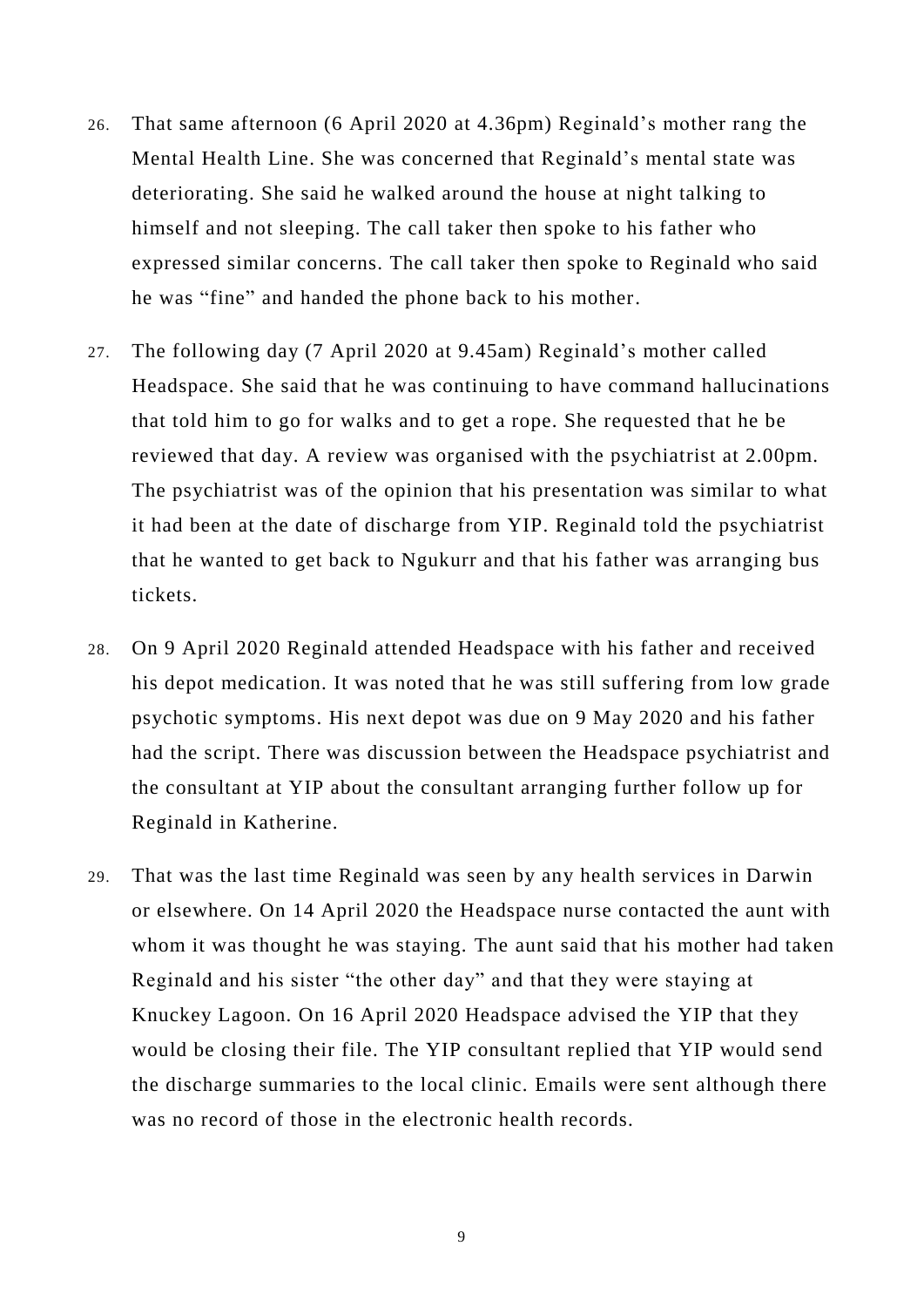- 30. It was in the early stages of COVID-19, biosecurity measures were in place for communities, and movement into and out of communities was restricted. Although the parents spoke of their plans to take the children back to a community, it is likely that Reginald stayed around Darwin or Katherine for some months. Records from the father's assisted living residence indicate Reginald visited his father there on 31 May 2020 and on 19 June 2020 his father told staff that his son was still in Darwin. However, at some point his mother took him to Ngukurr and then to Minyerri where he stayed with maternal aunts at Lot 95. It is not known when Reginald arrived in Minyerri.
- 31. His relatives in Minyerri said that while he was in the community he liked to wander and he liked to climb structures, particularly onto the roofs of houses, something he had been known to do from a much younger age.<sup>8</sup> Two weeks prior to his death family found him 50 kilometres south of Minyerri, walking along a road. He was alone. He was unable to explain why he was there.
- 32. At about 5.30am on 15 October 2020 Reginald left the residence of his aunt walking towards the police station. At the front of the police station is a power pole with a transformer and high voltage wires. Reginald climbed the power pole and came in contact with one of the wires. He was electrocuted and fell to the ground, landing on his stomach. He was found shortly after with electrical burns to his face, arms, hands, torso and feet. The local school principal came to assist. Reginald was making a raspy sound. He was placed in the recovery position and the school principal called the Health Centre.
- 33. By the time the Health Centre's staff arrived he had no pulse. Cardiopulmonary resuscitation was commenced and he was transported to the Health Centre. However he could not be revived.

<sup>8</sup> On 10 June 2014 he was admitted to Katherine District Hospital with a fractured humerus having reportedly fallen from a roof.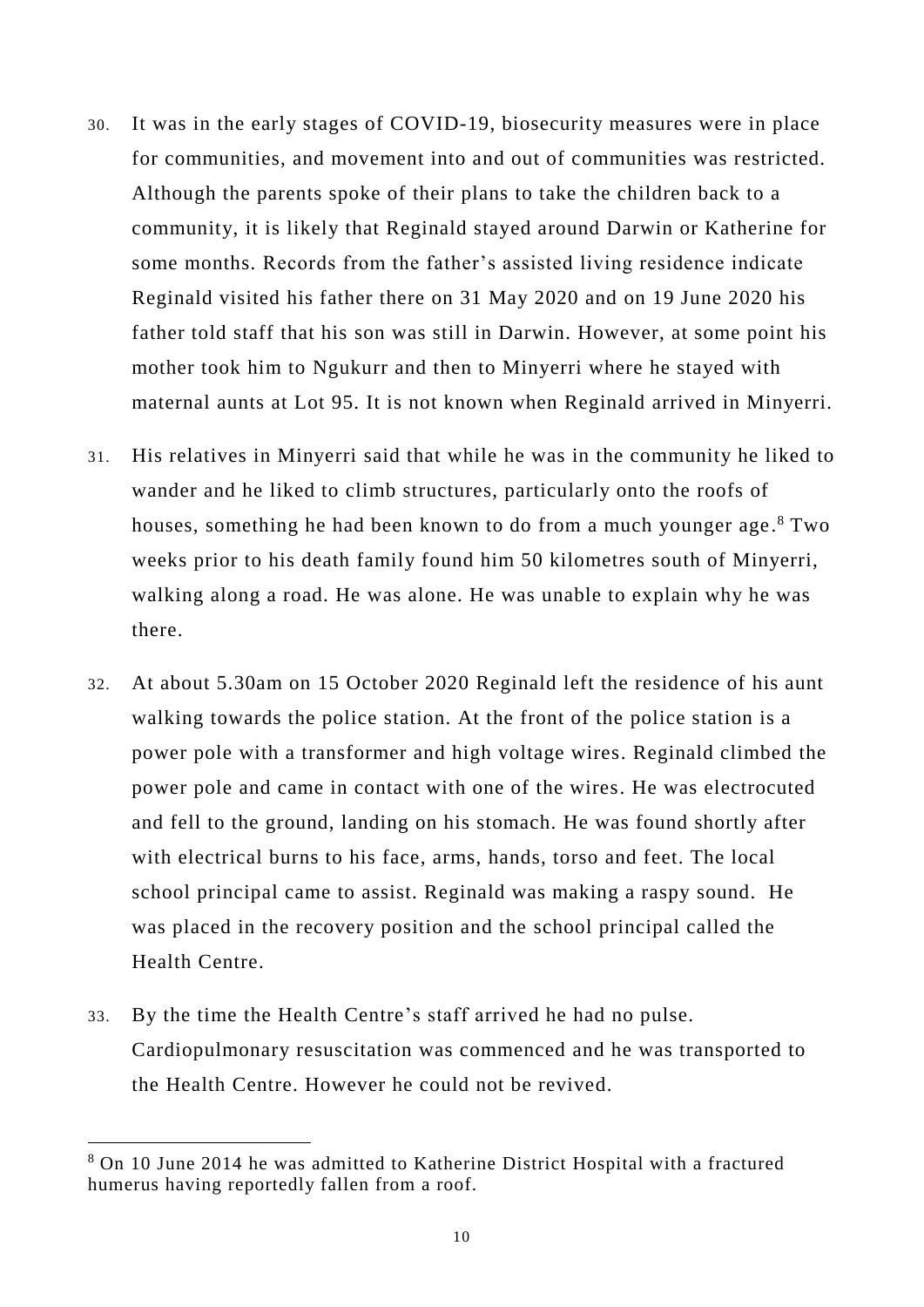34. An autopsy confirmed that he died from high voltage electrical injury. The Forensic Pathologist, Dr Marianne Tiemensma, in part stated:

# SUMMARY OF MAIN PATHOLOGICAL FINDINGS

- External examination showed:
	- o The body of a slender, clad teenage male.
	- o Multiple high voltage electrical burn marks to the body including flash burns to the face and neck, numerous electrical burn injuries to the upper limbs and torso, and typical "exit" burns on both feet.
	- o Singeing of the scalp hair.
	- o The clothing of the decedent, including a cap, shirt, socks and shoes showed some charring and defects overlying some of the cutaneous electrical injuries, including a gaping charred defect on the sole of the left shoe. White paint marks were seen on the back and front of the shirt.
	- o No other injuries were visible.
- Internal examination showed:
	- o Smearsubdural haemorrhage and blush subarachnoid haemorrhage.
	- o Internal lung lacerations (with pleural surfaces intact) and contusions, with macroscopic evidence of blood aspiration.
	- o Approximately 960 ml of blood in the peritoneal cavity.
	- o Liver laceration with deep internal maceration of the liver tissue.
	- o Multiple spleen lacerations.
	- o Pancreatic and mesenterial contusion.
	- o Resuscitation injury (contusion of the anterior intercostal muscles).
	- o No significant underlying natural disease.
- Histological examination confirmed:
	- o Electrical burn marks of the skin.
	- o Multi-focal agonal aspiration of stomach contents.
	- o Pulmonary oedema.
	- o Coagulation necrosis of the spleen and liver,suggestive of visceral electrical injuries.
	- o No significant underlying natural pathology.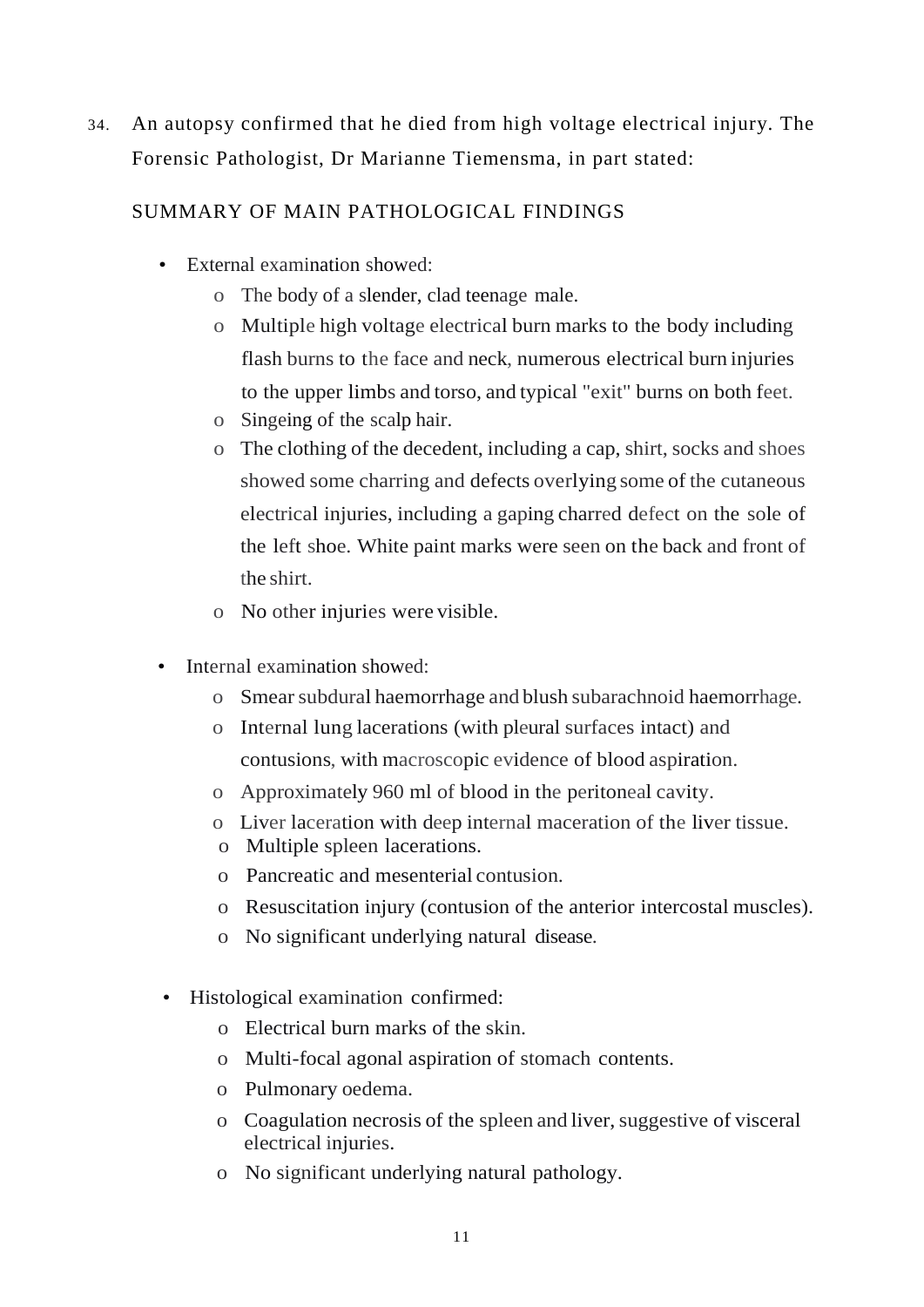• Samples have been collected for toxicological analysis.

## PATHOLOGIST'S COMMENT

- This was the death of a male teenager who was found outside the Minyerri police station on the morning of 15/10/2020, at the base of a power pole. Ongoing behavioural and mental disturbance of the decedent for approximately 2 years prior to the incident was described in the available medical notes, however no specific psychiatric diagnosis was available.
- Numerous electrical burn marks were present on the body (face, neck, both hands and arms, and torso), with typical "exit" burns on both feet, suggesting that multiple electrical currents passed through the body.
- High voltage electrocution may result in visceral damage, however in this case, the decedent likely fell from a height, and it is not possible to state with certainty whether the internal organ damage (lung, spleen, liver, and pancreatic injury) was a result of the fall (i.e. secondary injuries), the effects of the electrical currents that passed through the body (primary injury), or a combination. Histological examination of the spleen and liver showed areas of coagulation necrosis in the spleen and liver, suggestive of electrical visceral injury.
- Death in high-voltage electrocutions usually results from cardiorespiratory arrest or electrothermal injuries caused by heat generated by the electrical current(s).

### OPINION AS TO MEDICAL CAUSE OF DEATH

| Disease or condition leading directly to death:   | 1(a) Consequences of high voltage<br>electrical injury                  |
|---------------------------------------------------|-------------------------------------------------------------------------|
| Morbid conditions giving rise to the above cause: | 1(b) Reported mental<br>disorder/psychosis (not otherwise<br>specified) |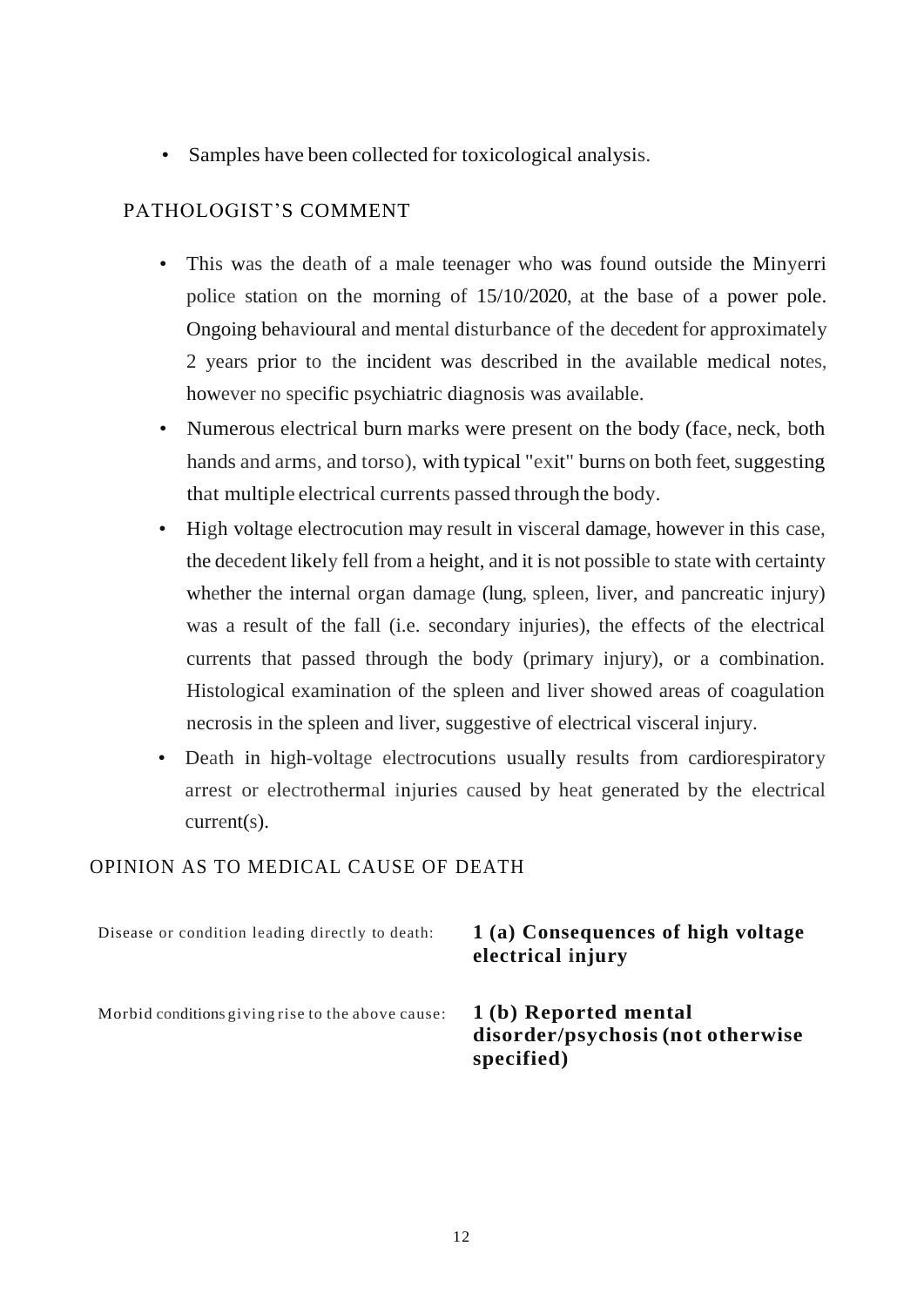#### **Issues**

#### *Mental Health Service*

- 35. As I expressed during the course of the inquest, this was not a child that "fell through the cracks" of service delivery, it was as if he fell from a cliff. Nine days after discharge he was lost to follow up. He did not see or speak to a health professional after 9 April 2020. He did not receive his monthly depot medication in the six months that followed. It appears that there was no effective follow up of Reginald because there was no person or organisation that understood it to be their role to ensure continuity of his care.
- 36. As he was discharged to live in Darwin, initial follow up was undertaken by Headspace who saw him on 7 and 9 April 2020. However, when the family told Headspace that Reginald was returning to a community (perhaps Roper River or Galiwinku), Headspace asked the YIP to send referrals to the Katherine Mental Health Service and the community clinics. This was an unusual request, the usual practice would be for Headspace (as the out-patient service provider) to provide the referrals. However, having understood that the consultant doctor in YIP would send the referrals, Headspace closed its case with Reginald.
- 37. While the consultant doctor in YIP obliged the unusual Headspace request, and sent the referrals, the YIP (an inpatient service) did not retain or resume responsibility for Reginald's out-patient care.
- 38. Other support services or networks that might have been available to support Reginald and his family failed to engage with the family. The MHAT were advised not to interfere as Reginald was in the care of Headspace. The Volatile Substance Abuse team did not follow him up after discharge because it assessed that there was no evidence of him using such substances since 2017 and his referral was closed on 5 May 2020. Although it was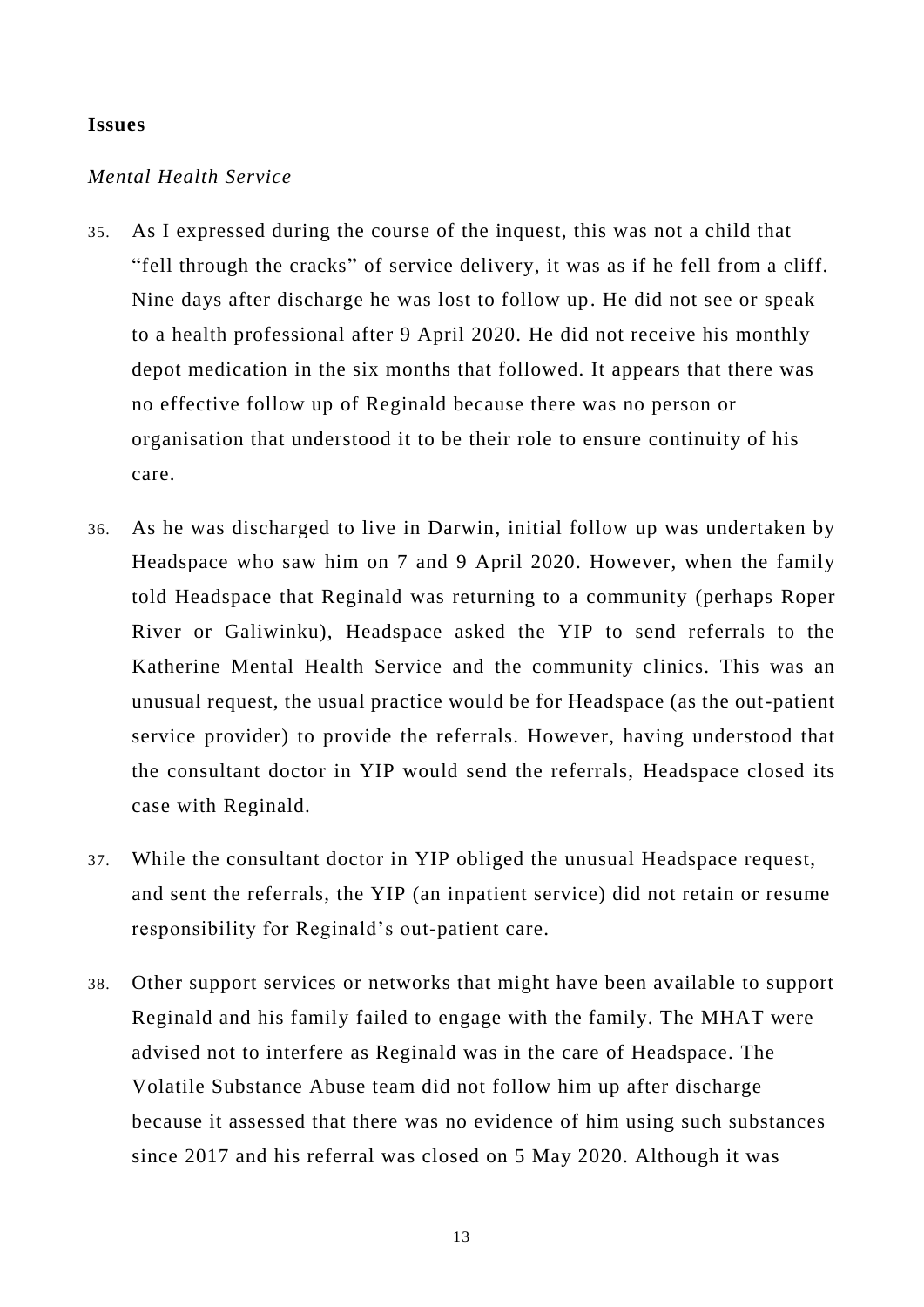planned for Reginald to attend the Top End School of Flexible Learning, the school was closed due to COVID-19. In addition, although the family were referred to Territory Families FACES on two separate occasions, FACES never successfully engaged with the family.

- 39. Following his death the Mental Health Service undertook an 'In-Depth Review'. That was completed on 9 September 2021. However, it was determined that an inquest should be held to further investigate why Reginald was lost to mental health care.
- 40. The institutional response by Mental Health was provided by the General Manager of the Top End Mental Health and Alcohol and Other Drugs Service, Dr Luke Butcher. He identified a number of issues relating to the coordination of Reginald's care including that: the discharge summary was not completed in a timely fashion; the case file was not closed after discharge (primarily due to delay in completion of the discharge summary); and there was a lack of clarity between YIP (an inpatient unit) and Headspace (an outpatient service) about each of their obligations and responsibilities. That there was a lack of clarity on the part of the family as to who had responsibility for Reginald's outpatient care was readily apparent from the phone calls the family were making following his discharge. The family variously contacted the YIP Social Workers, the MHL and Headspace. Without a single point of call, there was a risk that the full picture of their concerns about Reginald's apparent deterioration and vulnerabilities could be missed.
- 41. In addition, Dr Butcher concluded that the MHAT should not have been excluded from Reginald's outpatient care. Dr Butcher considered that the MHAT should have conducted a consultation with Reginald and/or provided a referral to the Child Adolescent Mental Health Service (CAMHS) for joint management of his outpatient care with Headspace.

14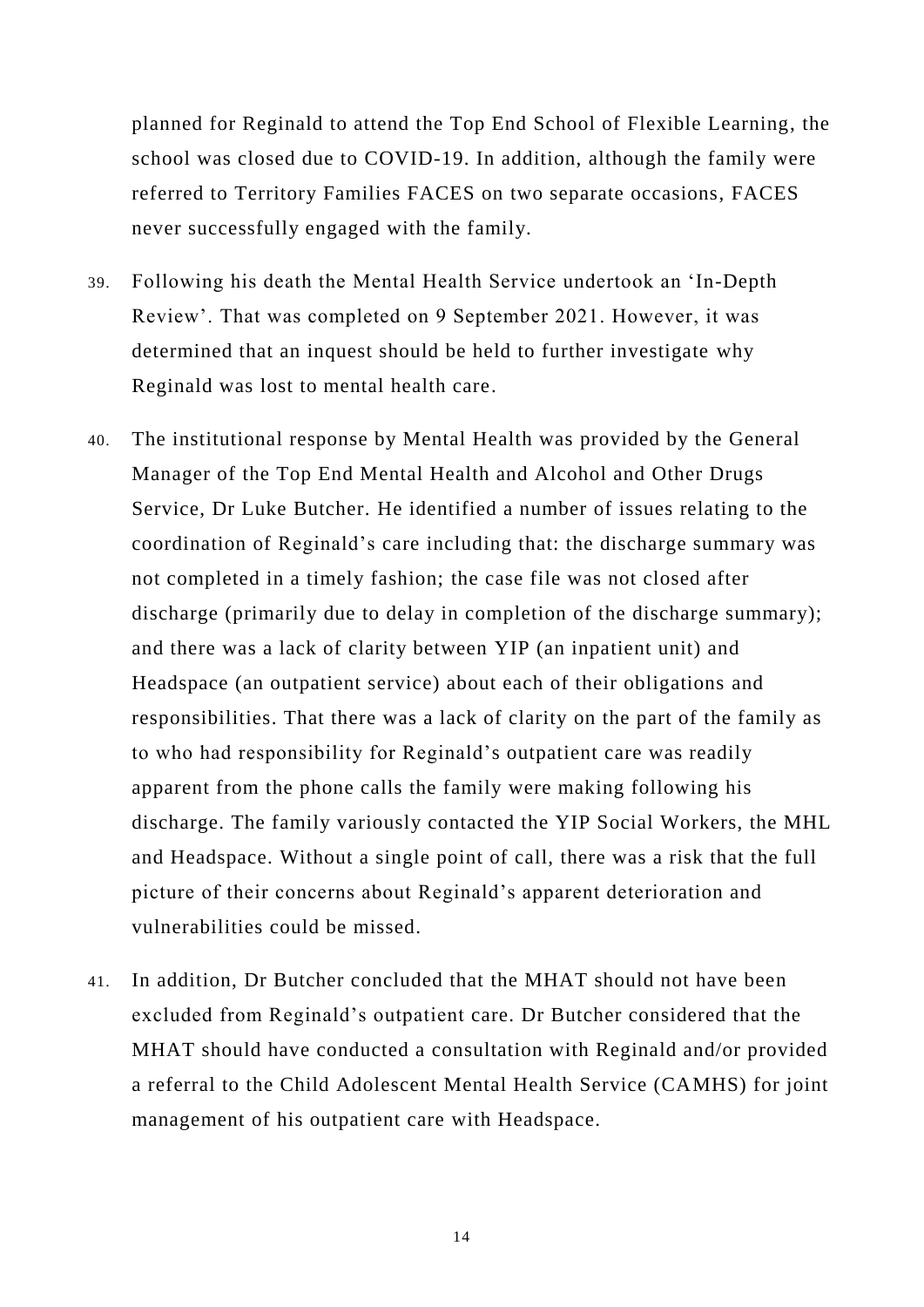- 42. Ultimately, Dr Butcher identified that Reginald was not provided with "consistent and ongoing care at all points of the care continuum".
- 43. In response to these issues, Dr Butcher indicated that a number of reforms would be made, including that:
	- From 1 June 2022 there will be a single point of entry to the mental health service through the Mental Health Assessment Team's Mental Health Line;
	- Discharge planning will start on admission and the admission policy will be revised to focus on planning for discharge, engagement of Allied Health, and engagement of Aboriginal Mental Health Workers;
	- Each patient will have a "journey board" to ensure a common understanding among staff as to the tasks that need to be completed during the patients care, and to clearly articulate a focus on discharge planning;
	- Patient dashboards will be established to prompt care escalation and secondary review for patients with extended stays in the YIP;
	- The Aboriginal Mental Health and Drug and Alcohol Community of Practice will be established to ensure "the integration and collaborative care planning for Aboriginal patients".
	- Patient medical records will be held in a central database, ACICIA, which will provide an "integrated view of clinical information within a single login". In addition, the system will have the ability to "report on overdue services and unattended appointments, to ensure that patients are not lost to follow up".
	- Partnership arrangements, including with Headspace, will be reviewed "to ensure arrangements support role delineation between agencies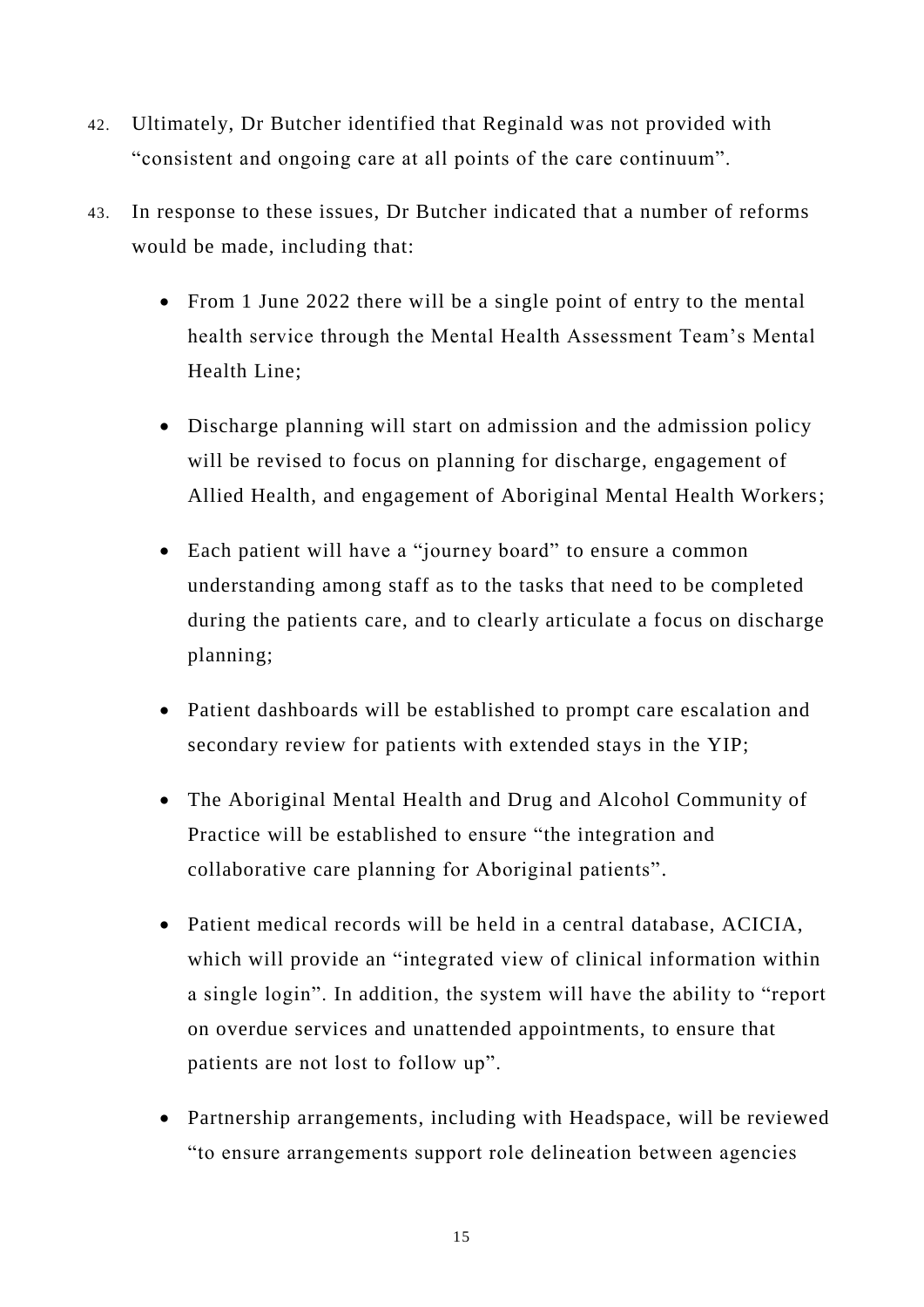and provide support for stepped care approaches where patients are deteriorating".

44. However, the reforms did not identify the person or entity responsible for a young person once discharged. I asked that consideration be given to that issue. The Department of Health provided a proposed recommendation that I will adopt below.

# *Territory Families*

45. Section 20 of the *Care and Protection of Children Act 2007* (the Act) identifies when a child is in need of care and protection in these terms (emphasis added to (c)):

# **20 When child is in need of care and protection**

A child is in need of care and protection (*child is in need of protection*) if:

- (a) the child has suffered or is likely to suffer harm or exploitation because of an act or omission of a parent of the child; or
- (b) the child is abandoned and no family member of the child is willing and able to care for the child; or
- (c) **the parents of the child are dead or unable or unwilling to care for the child and no other family member of the child is able and willing to do so**; or
- (d) the child is not under the control of any person and is engaged in conduct that causes or is likely to cause harm to the child or other persons.
- 46. Section 20(c) provides that where parents and other family are unwilling or unable to care for a child, the child is in need of care and protection. The information that there were "no safe persons in Darwin capable of caring for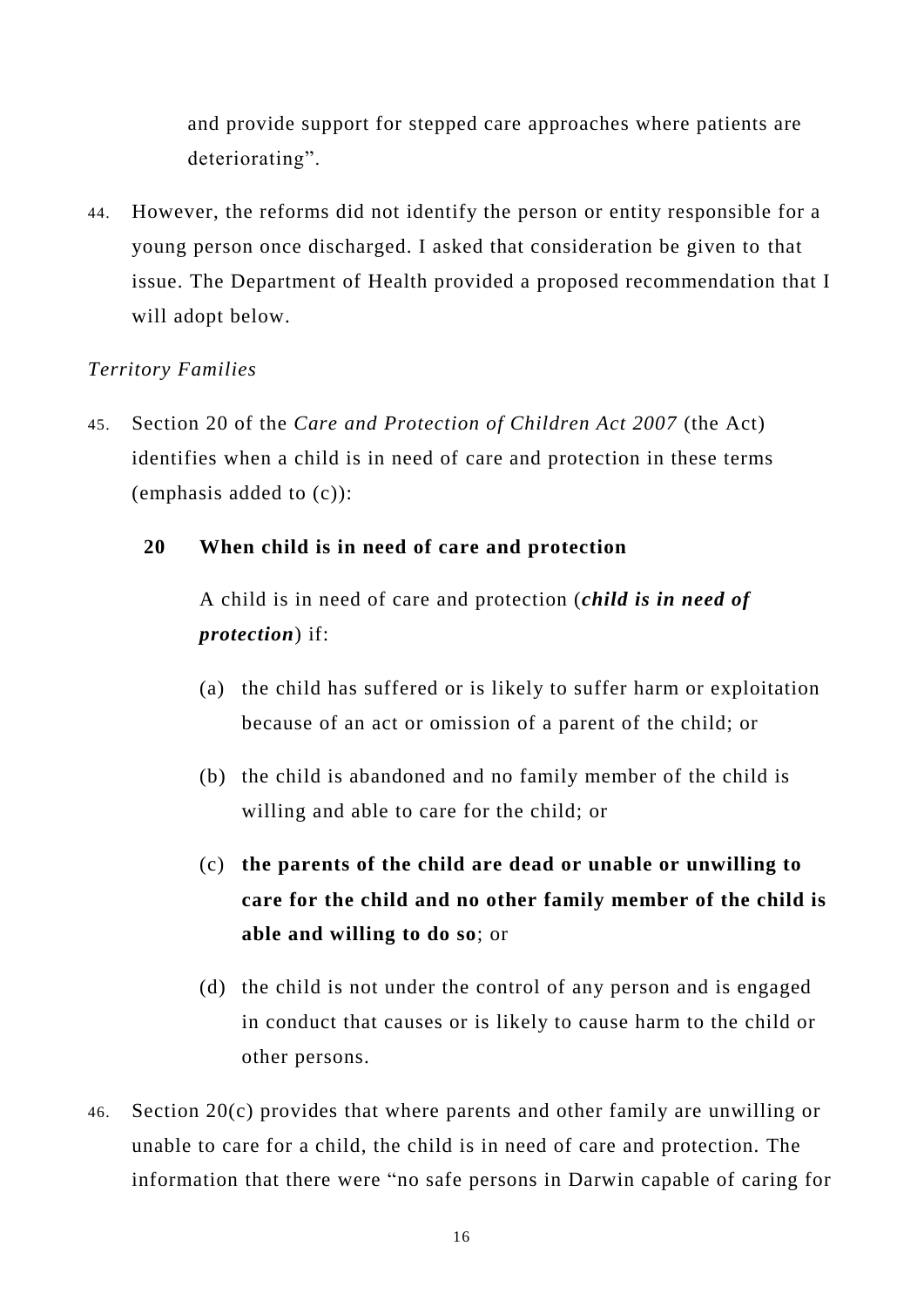the children" and that they were vulnerable should have prompted concern. Prima facie they were children that may have been in need of care and protection. That information should have been sufficient to ensure the referral to Territory Families was not "screened out".

- 47. Moreover, this was the thirteenth notification Territory Families had received in relation to Reginald. The combined history of referrals should have raised proper consideration as to whether or not Reginald had suffered from cumulative harm.
- 48. After Reginald's death Territory Families undertook a case review. It determined that the notification on 6 April 2020 should have been screened in and a child protection investigation should have been conducted.<sup>9</sup> It went on to say that if the same circumstances arose today the response of Territory Families would "highly likely" be different due to the introduction of the Signs of Safety tools and the Multi-Agency Community and Child Safety Teams.
- 49. However, during the course of the evidence it became less clear that a similar referral would not be screened out. It seems that the assessment tools used by Territory Families are weighted in favour of section 20(a) of the Act, and in particular "harm caused by a parent", and limited weight is given to the circumstances provided for by sections  $20(b) - (d)$  of the Act.<sup>10</sup>
- 50. Territory Families responded by providing draft recommendations. In my opinion they are appropriate and I will outline them below.

### **Comment**

 $\overline{a}$ 

51. This was the tragic death of a 17 year old who was not afforded basic mental health care for a period of over seven months after he left the Youth Inpatient Unit at Royal Darwin Hospital. He had been in the inpatient unit

<sup>&</sup>lt;sup>9</sup> Transcript dated 15 March 2022 at pp 66, 73

<sup>&</sup>lt;sup>10</sup> Transcript dated 15 March 2022 pp  $69-70$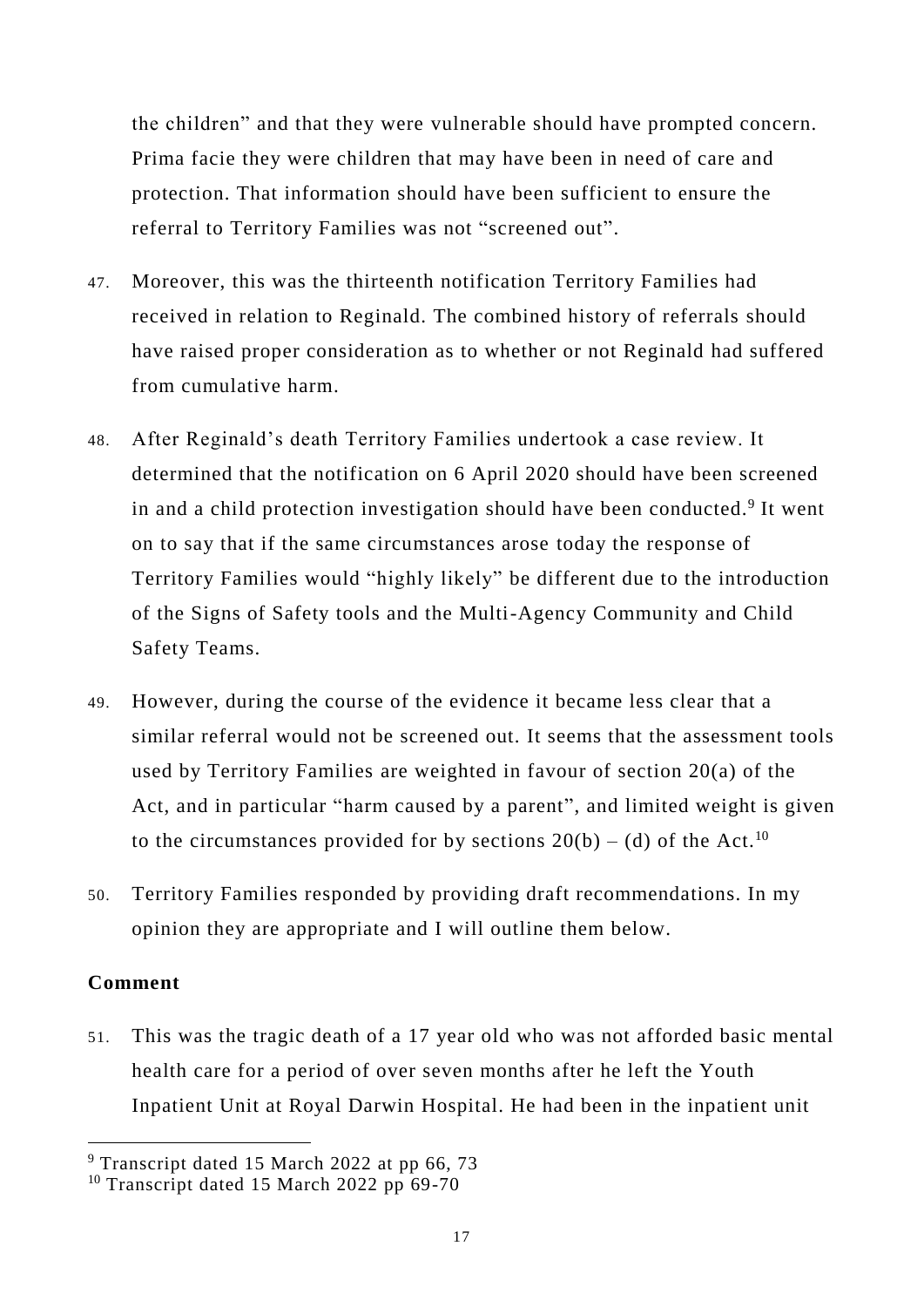for almost 10 weeks. While there he was well cared for and his mental health improved. Those from the inpatient unit that gave evidence were genuinely affected by his death. That is understandable given the lengthy period they cared for him. Tragically, within 9 days of his discharge into the community he was lost to mental health services.

- 52. Pursuant to section 34 of the *Coroners Act*, I find as follows:
	- (1) The identity of the deceased is Reginald Gugulpi Roy aka Reginald Yunupingu, born on 12 September 2003 at Ngukurr in the Northern Territory.
	- (2) The time of death was 7.31am on 15 October 2020. The place of death was Minyerri Health Centre.
	- (3) The cause of death was the consequences of high voltage electrical injury due to mental disorder/psychosis**.**
	- (4) The particulars required to register the death:
		- 1. The deceased was Reginald Gugulpi Roy aka Reginald Yunupingu.
		- 2. The deceased was of Aboriginal descent.
		- 3. The deceased was not employed.
		- 4. The death was reported to the Coroner by the Minyerri School Principal.
		- 5. The cause of death was confirmed by Forensic Pathologist, Doctor Marianne Tiemensma.
		- 6. The deceased's mother was Roseanne Roy and his father, Daniel Yunupingu.

### **Recommendations**

53. I **recommend** that in addition to reforms stated in the Mental Health response, in cases where a young person from a remote community is receiving care in the Youth Inpatient Unit, there should be a referral to Child and Adolescent Mental Health to engage relevant and appropriate